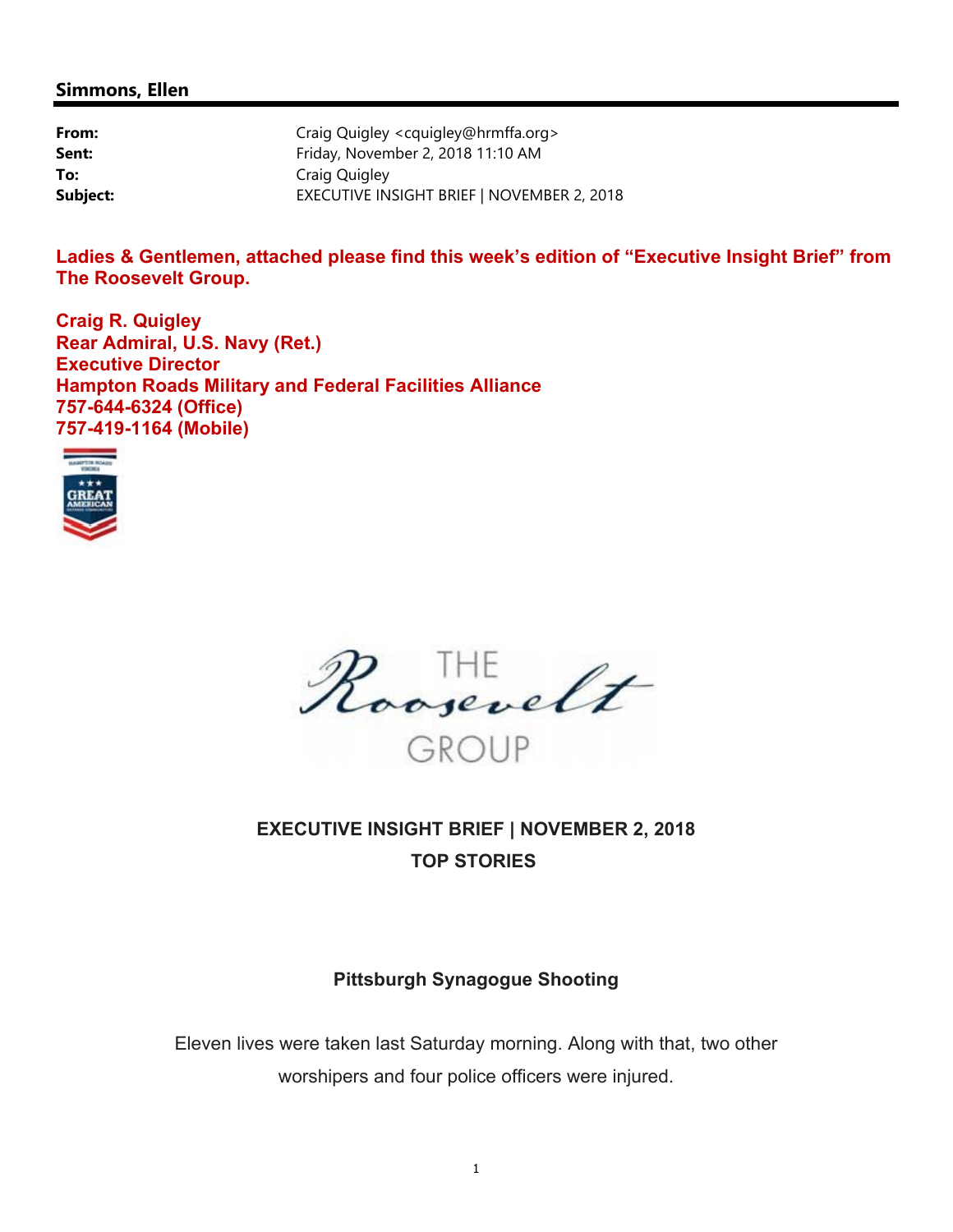Among those killed: Middle-aged brothers, an elderly husband and wife and a grandmother nearing 100. Many of them had gathered for a naming ceremony, which marks the beginning of a baby's journey in the Jewish faith.

Defense attorneys for the suspect in the Pittsburgh synagogue massacre entered a plea of not guilty Thursday to federal charges and requested a jury trial.

Robert Bowers, 46, faces 44 counts of murder, hate crimes, obstructing religious practices and other crimes. Prosecutors are seeking the death penalty. Authorities called the attack on the Tree of Life synagogue the worst anti-Semitic incident in U.S. history. Click here for more.

Earlier this week, President Trump and his family visited the site of the shooting, despite protests from the mayor as well as some members of congress. He was accompanied by daughter Ivanka and son-in-law Jared Kushner—both of whom are Jewish—and his wife, Melania, and spent about 13 minutes inside the synagogue. While he was there, the president laid stones and white flowers at memorials for each of the victims. Despite the presence of peaceful protesters during the visit, the rabbi of the Tree of Life synagogue said Thursday he was "surprised by a warm and personal side" to President Donald Trump during their meeting.

Funerals were held throughout the week as the victims were laid to rest.

#### **India Building up Defense**

As of late, it appears India has been quite busy building up its military, through a series of purchases from other countries.

India signed a \$950 million contract with Russia for two upgraded Krivak III-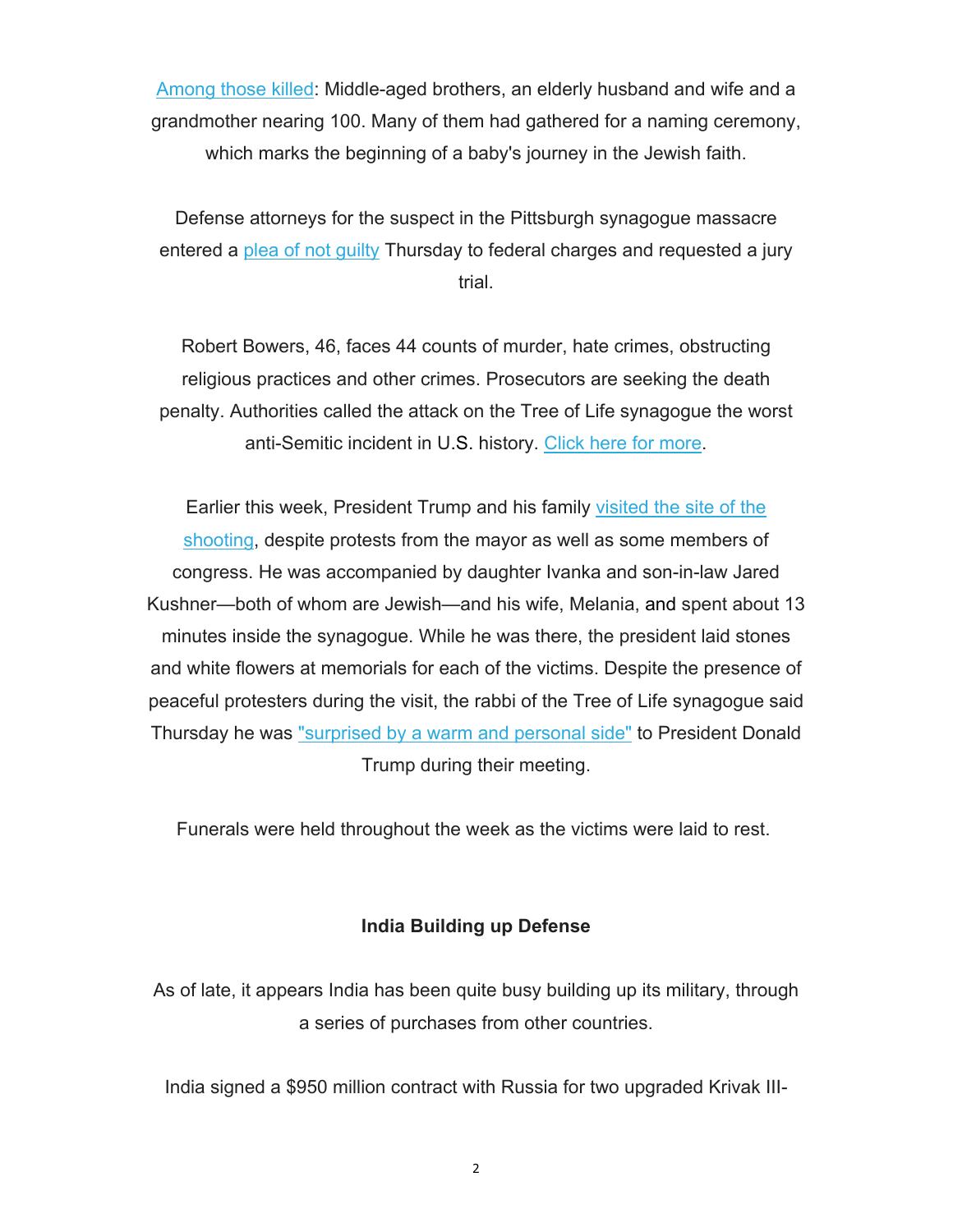class stealth frigates. The deal comes after Russian President Vladimir Putin visited India on Oct. 5 and the ruling National Democratic Alliance government cut a \$5.43 billion deal to buy five Russian S-400 Triumf missile systems, despite objections from its ally the United States.

The 4,000-ton Krivak III vessels will also accommodate two multi-role helicopters and will be used for anti-submarine and airborne early warning missions. Read the full story here.

Along with that, Israel Aerospace Industries (IAI) announced two deals worth a total of \$1.3 billion with India, between Oct. 24 and 29. One deal will see IAI outfit the Indian Army with the Sky Capture air defense system, a contract worth \$550 million. In addition, IAI will provide \$777 million worth of Barak 8 missile defense systems, known as LRSAM in India, for seven ships.

#### **China Update**

The yuan continues to fall to historic lows, however not all strategists agree this is entirely a good thing for the trade war between the U.S. and China. This makes Chinese goods imported to the U.S. cheaper and offsets the impact of President Trump's tariffs. At the same time, the stronger dollar makes it harder for U.S. companies to export to China.

Having weakened more than 7 percent so far this year, the yuan hit its weakest since the global financial crisis on Wednesday, at 6.9748 per dollar. It's been hammered by the trade war with the United States and bets for further monetary easing by the People's Bank of China to bolster the stumbling economy. Full story here.

Speaking of the trade war, the U.S. Commerce Department announced that it is restricting American companies from selling crucial software and technology to

3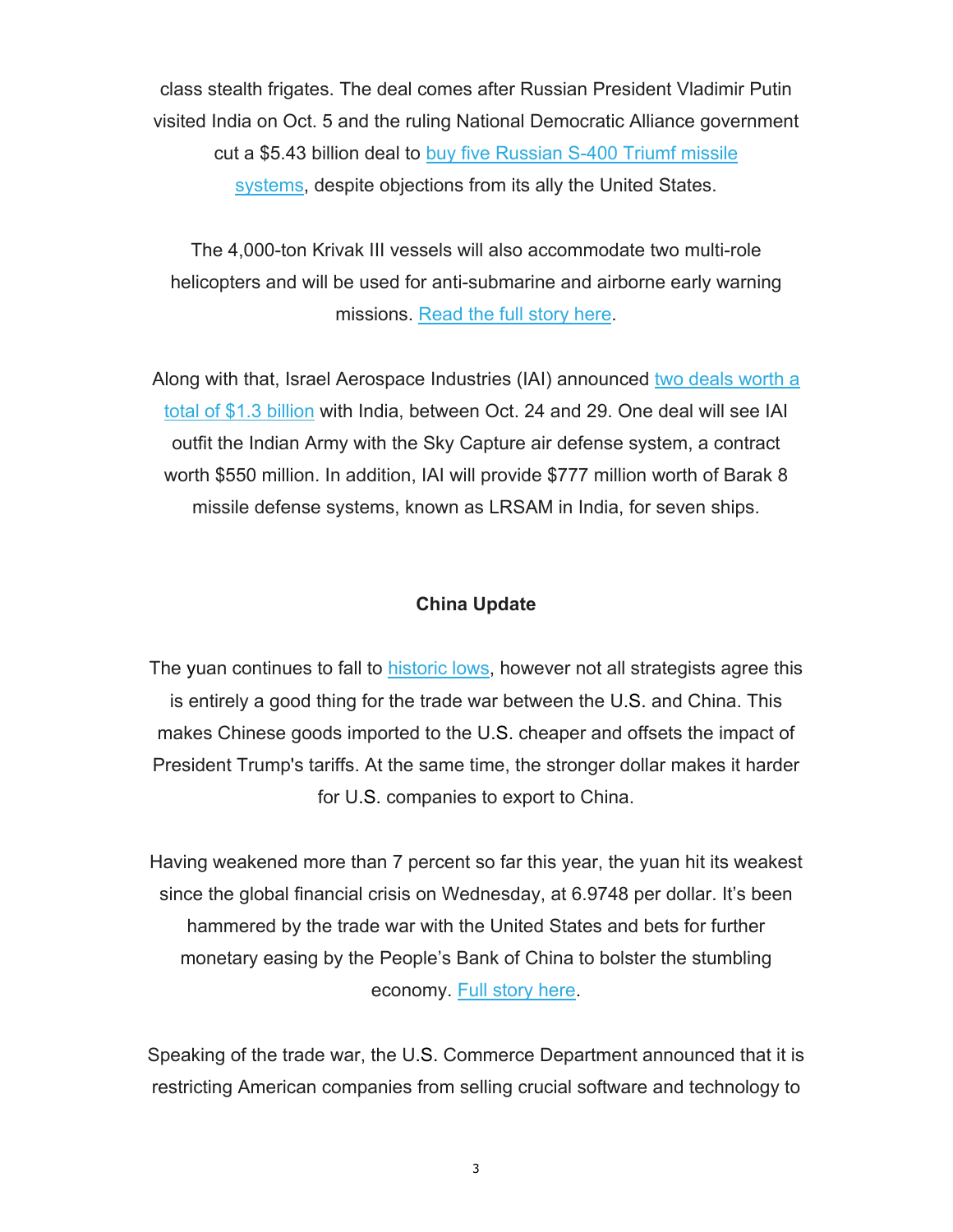Fujian Jinhua Integrated Circuit Co., saying it "poses a significant risk of becoming involved in activities that are contrary to the national security interests of the United States." The ban could bring the chip-maker, which relies on foreign tech, to its knees. A similar U.S. move against Chinese telecommunications equipment maker ZTE in April brought its factories to a standstill for months.

In military news: in response to several occurrences where Chinese nationals have pointed lasers directly into the cockpits of U.S. military aircraft—both over the South China Sea and in Africa - the U.S. Air Force plans to spend nearly \$200 million on special glasses and visors to protect pilots' eyes from the dangerous lasers. Full story here.

Finally, an interesting report by the Australian Strategic Policy Institute (ASPI), claimed that many Chinese military scientists working on strategic research at Western universities have deliberately concealed their ties to the army, according to new research. That's sparked concerns of host institutions unknowingly contributing to Beijing's defense prowess. Read more.

#### **Quick Hits**

U.S. Defense Secretary Jim Mattis called for a ceasefire in Yemen within 30 days, seeking to end the U.S.-backed and Saudi-led bombing campaign against Houthi rebels supported by Iran and negotiate a peace.

Canada is accepting formal bids for the procurement of a new fighter jet in May, with expectations of it being delivered by 2025. The bid calls for 88 new fighters, for a total sum of \$12 Billion U.S. dollars. The aircraft will replace Canada's current fleet of CF-18 fighter jets. The aircraft expected to be considered include Lockheed Martin's F-35, the Eurofighter Typhoon, the Dassault Rafale, Saab's Gripen, and the Boeing Super Hornet. Full story here.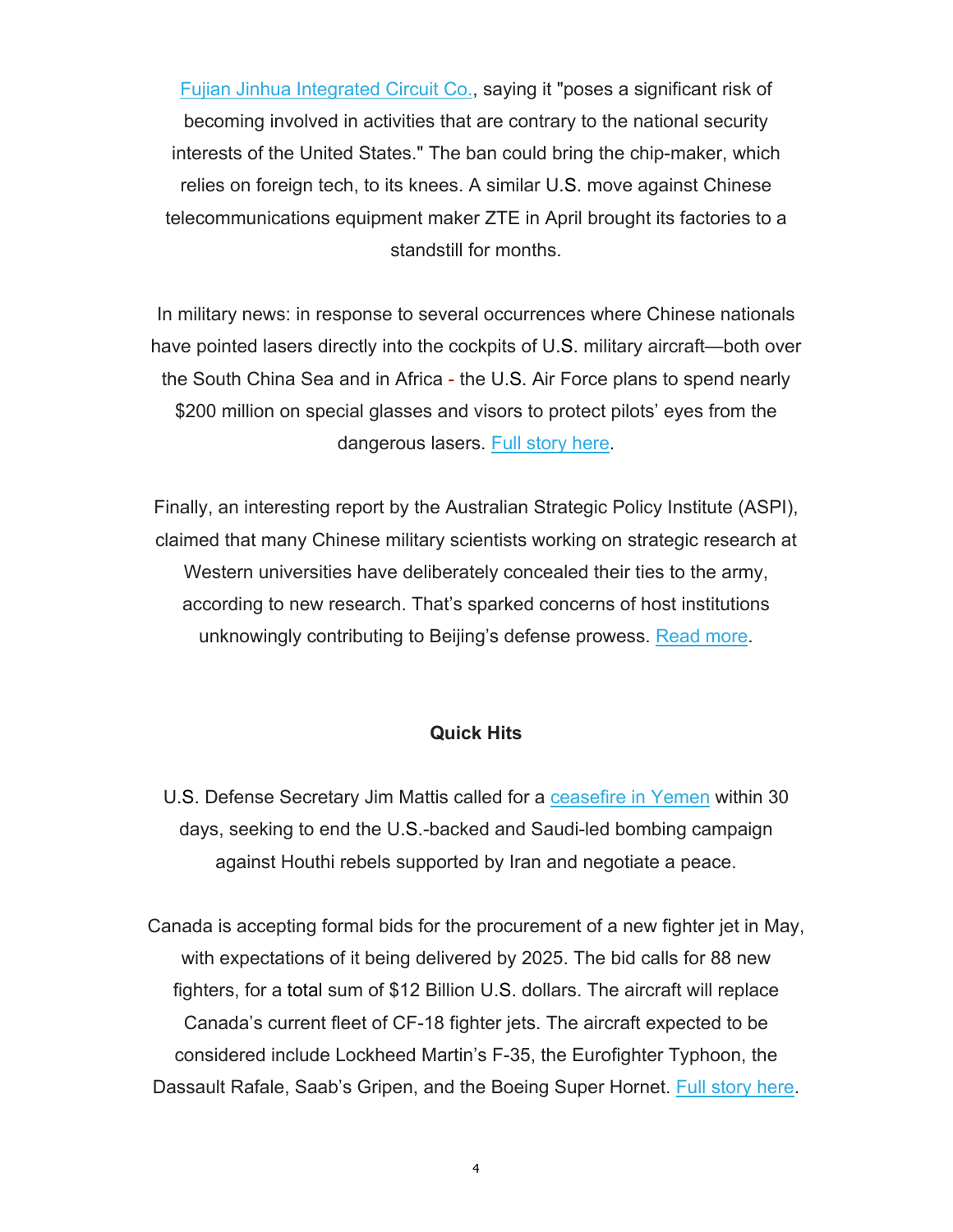Russia's only aircraft carrier, the Admiral Kuznetsov, was damaged in a dock accident Tuesday that left one person missing and four injured, officials said. A floating drydock sank early morning in Murmansk, dropping a crane on the deck of the carrier, the United Shipbuilding Corporation said. The carrier played a prominent role in Russia's military campaign in Syria, where Russian fighter jets are supporting troops loyal to President Bashar al-Assad.

It appears State Department spokeswoman Heather Nauert is under consideration to replace Nikki Haley as U.S. ambassador to the United Nations, according to a new report. Nauert met with President Trump in the Oval Office earlier Monday, though it is not known if they discussed the position. Several other officials have been named as potential candidates, including U.S. Ambassador to France Jamie McCourt.

President Trump said Wednesday that the number of military troops deployed to the U.S.-Mexican border could reach 15,000—roughly double the number the Pentagon said it currently plans for a mission whose dimensions are shifting daily. There are currently four caravans making their way toward the U.S. The main group consists of about 4,000 migrants, which is down from the estimated peak of around 7,000. Commander of USNORTHCOM, General O'Shaughnessy, claimed that as far as he knew—the plan was still to send somewhere over 5,200 troops to the border.

Last but not least, the U.S. added 250,000 jobs in October and unemployment remained steady at 3.7 percent, marking the 97th straight month of economic expansion as Americans prepare to head to the polls for the midterm elections. Read more here.

"Always vote for principle, though you may vote alone, and you may cherish the sweetest reflection that your vote is never lost." - John Quincy Adams

5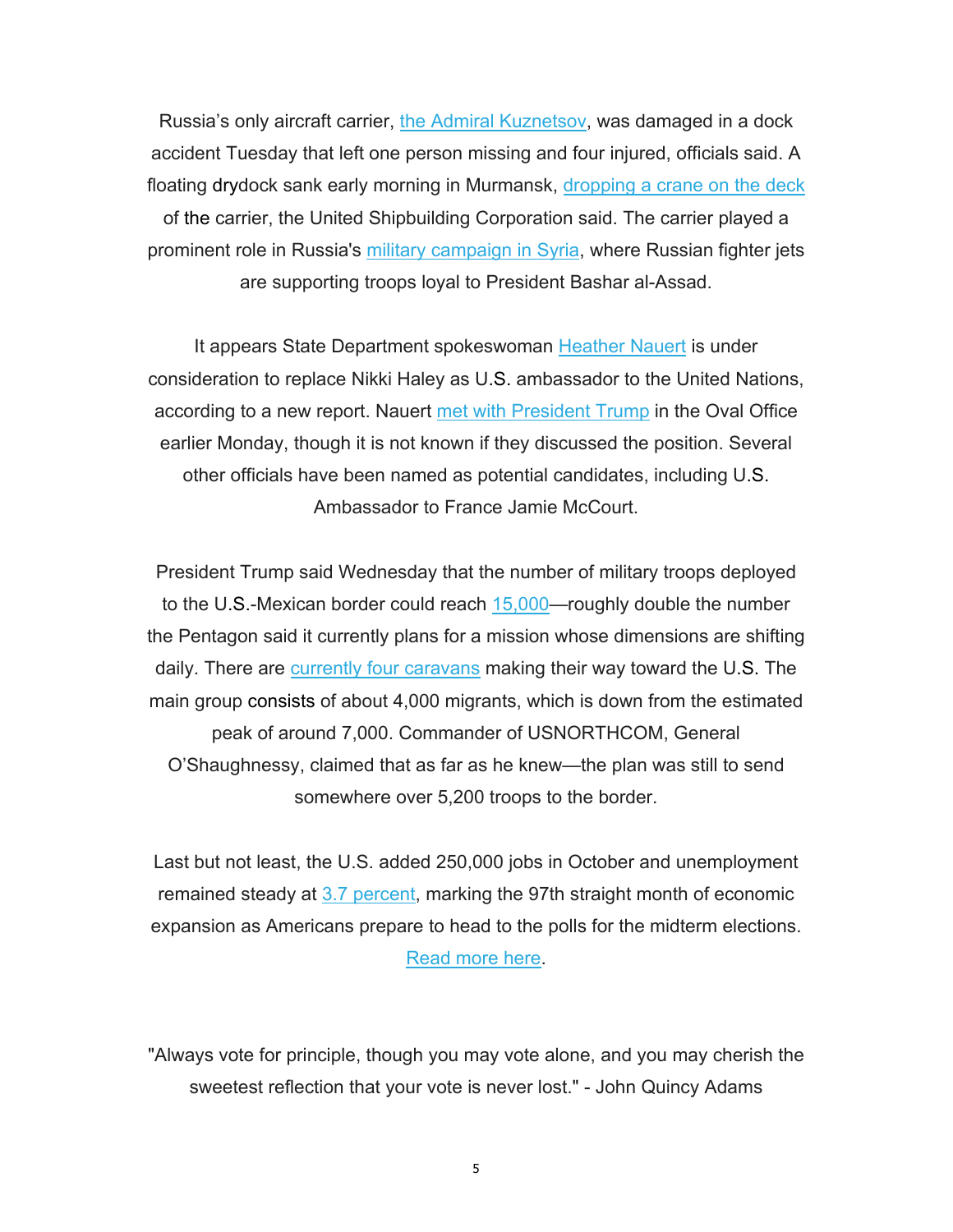Have a great weekend!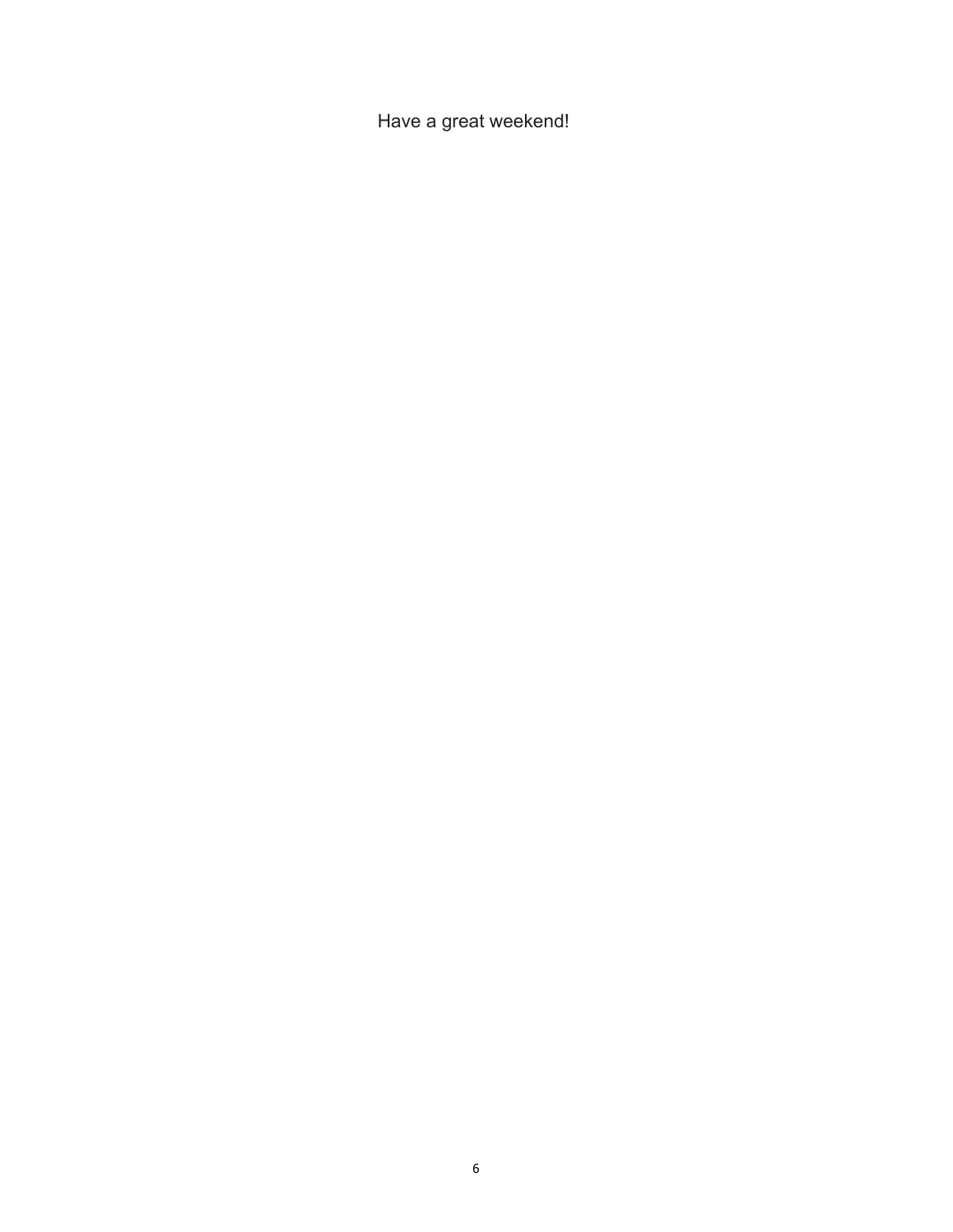#### **Simmons, Ellen**

| From:    | Craig Quigley <cquigley@hrmffa.org></cquigley@hrmffa.org> |
|----------|-----------------------------------------------------------|
| Sent:    | Friday, October 26, 2018 5:05 PM                          |
| To:      | Craig Quigley                                             |
| Subject: | EXECUTIVE INSIGHT BRIEF   OCTOBER 26, 2018                |

**Ladies & Gentlemen, below please find this week's edition of** *Executive Insight Brief* **from The Roosevelt Group.** 

**Craig R. Quigley Rear Admiral, U.S. Navy (Ret.) Executive Director Hampton Roads Military and Federal Facilities Alliance 757-644-6324 (Office) 757-419-1164 (Mobile)** 



Roosevelt

# **EXECUTIVE INSIGHT BRIEF | OCTOBER 26, 2018 TOP STORIES**

### **An Epic Discovery: The Ship That Odysseus Sailed?**

In what is being hailed as the world's oldest shipwreck, archeologists have discovered what they believe to be an Ancient Greek trading vessel at the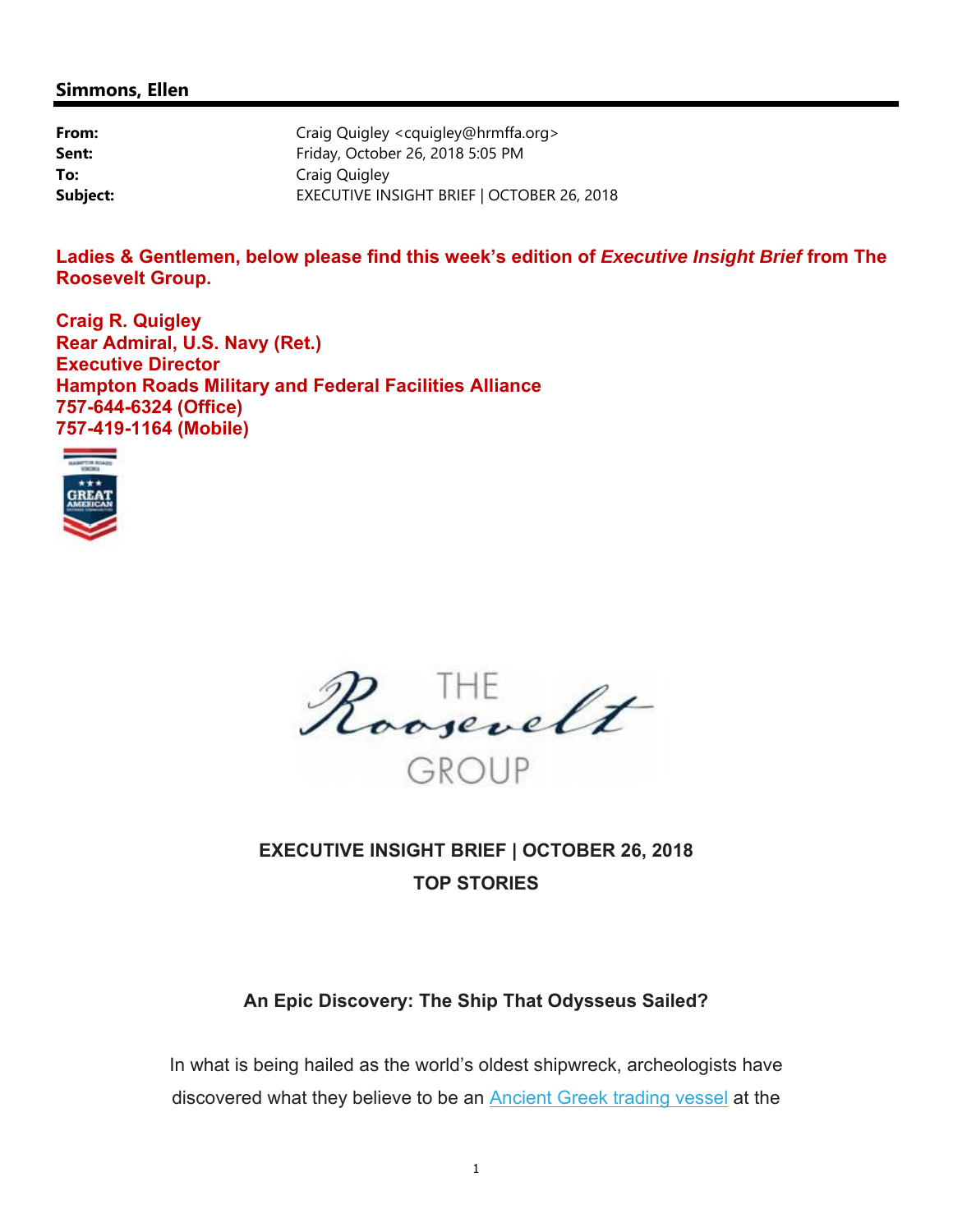bottom of the Black Sea—off the coast of Bulgaria. With its mast still standing, and its rudders and rowing benches still in place, it has lain undisturbed on the ocean floor for more than 2,400 years. The researchers were stunned to find the merchant vessel closely resembled in design a ship that decorated ancient Greek wine vases and sits at 75 feet long.

The reason the trading vessel, dating back to around 400 BC, has remained in such good condition for so long is that the water is anoxic, or free of oxygen. Lying more than 2,000m below the surface, it is also beyond the reach of modern divers.

Unfortunately for history buffs, however, the ship may never see the light of day — raising the vessel would be a Herculean task that could compromise its structural integrity and its cargo, experts said.

Disclaimer—yes, I know the Odyssey didn't take place in the Black Sea!

# **INF Treaty Fallout**

Recently, President Trump has announced he plans to pull the U.S. out of the INF (Intermediate-range Nuclear Forces) treaty on the basis of recurrent violations at the hands of Moscow. Analysts all seem to agree this has actually been the case—since at least 2014.

Suggestions of a new arms race between the U.S. and Russia have been brewing over the past two years, since Russia deployed a cruise missile in what U.S. officials said was one of the INF treaty violations.

President Vladimir Putin has warned Russia will respond "in kind" if new U.S. nuclear missiles are placed in Europe. Read more.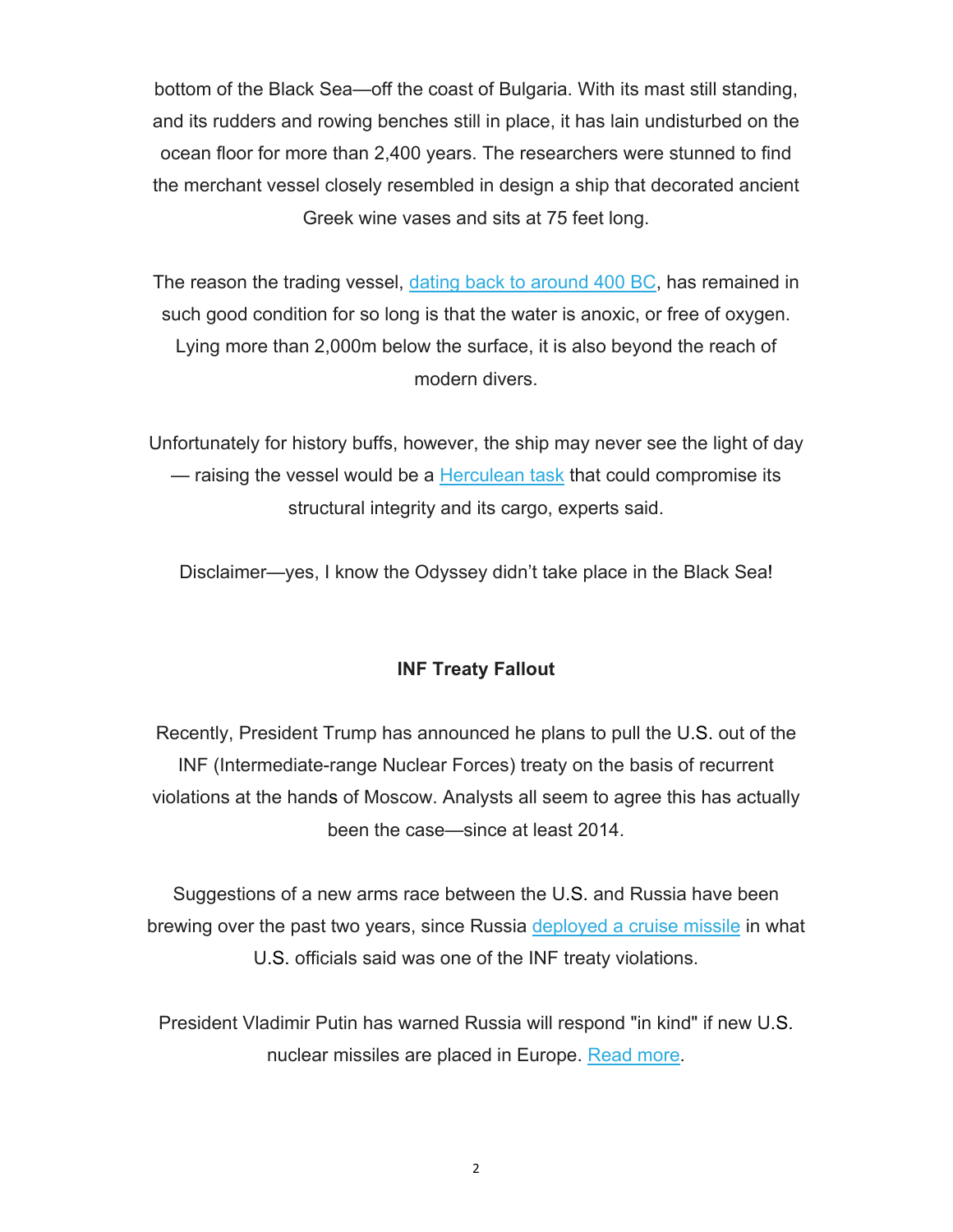### **Manhunt for Serial Bomber**

A nationwide search is now underway to find the suspect responsible for now 12 suspicious packages that turned out to encase homemade pipe bombs. The main thing in common are those targeted are all outspoken Trump critics.

This includes former President Obama, the Clintons, former VP Joe Biden, Rep. Maxine Waters, former AG Eric Holder, Former CIA Director John Brennan, George Soros, Sen. Corey Booker and even the actor, Robert De Niro.

The packages, which have contained potential explosive devices described by officials as potential pipe bombs, have sent jitters across the country and prompted calls from Republicans and Democrats for a cooling of political rhetoric.

### **Military Technology Update**

The U.S. Navy's new ship-killer missile is slated to make its fleet debut much sooner than expected—the service selected Kongsberg and Raytheon's Naval Strike Missile as its first new anti-ship missile in decades earlier this year for its littoral combat ship over-the-horizon missile, giving the LCS much-needed teeth as it operates inside Russian and Chinese anti-access envelopes.

Belgium has chosen Lockheed Martin's F-35 stealth jets over the Eurofighter Typhoon to replace its aging F-16s, news agency Belga cited government sources as saying, in a move that would cement the U.S.-made warplane's position in Europe. Read more here.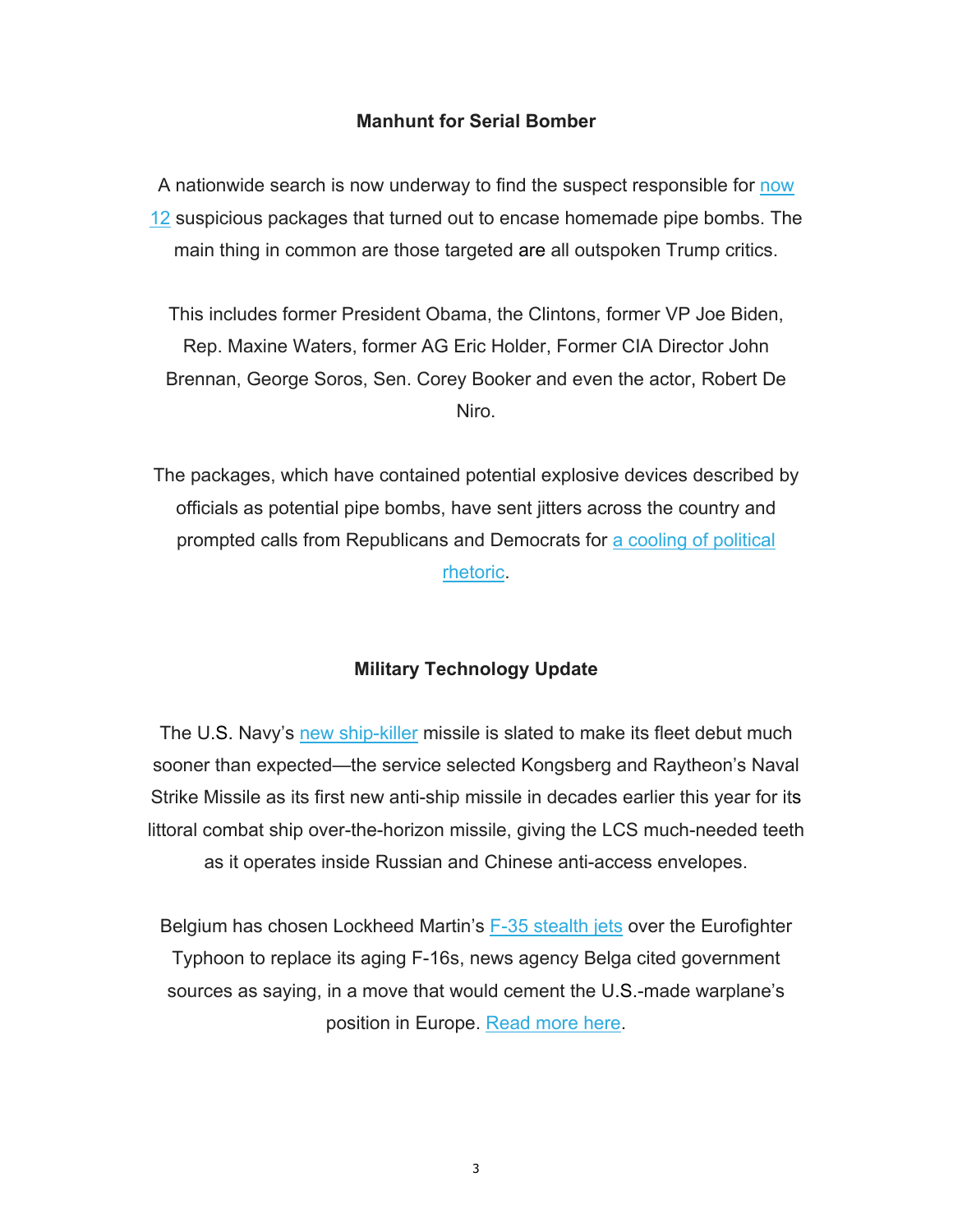#### **Quick Hits**

World's longest sea-crossing bridge opens between Hong Kong and China—it cost \$20 billion and is 20 times as long as the Golden Gate Bridge. After nine years of construction and controversy, China is set to officially unveil the world's longest sea bridge on Tuesday at a ceremony in Hong Kong. At more than 34 miles long, the Hong Kong-Zhuhai-Macau Bridge is part of a master plan to create a global science and technology hub by connecting two Chinese territories, Hong Kong and Macau (the world's largest gambling center), to nine nearby cities….

…Since we're talkin' China, two US Navy warships sailed through the Taiwan Strait on Monday. The Arleigh Burke-class destroyer USS Curtis Wilbur and the Ticonderoga-class cruiser USS Antietam conducted "a routine Taiwan Strait transit in accordance with international law". Full story here.

It was recently reported that Russia and China may very well be listening in to phone calls on President Trump's phone—who, according to NYT, habitually fails to utilize the secure lines available in the White House. The report suggests that outsiders are able to access not only the phone numbers the president calls, but also the content of the calls themselves. On Thursday, Trump hit back at the article, stating it was false and that he regularly uses the government lines.

Unfortunately for all of us, the Mega Millions jackpot has officially come to a close, as a winning ticket has been sold in South Carolina earlier this week. The massive jackpot fell just short of the nation's biggest prize, a \$1.586 Powerball windfall that drew three winning tickets in 2016. The Mega Millions prize is the largest for only one ticket. The final count for this jackpot was \$1.537 billion.

The Wounded Warrior Project pledges \$160 million to battle PTSD. Read more.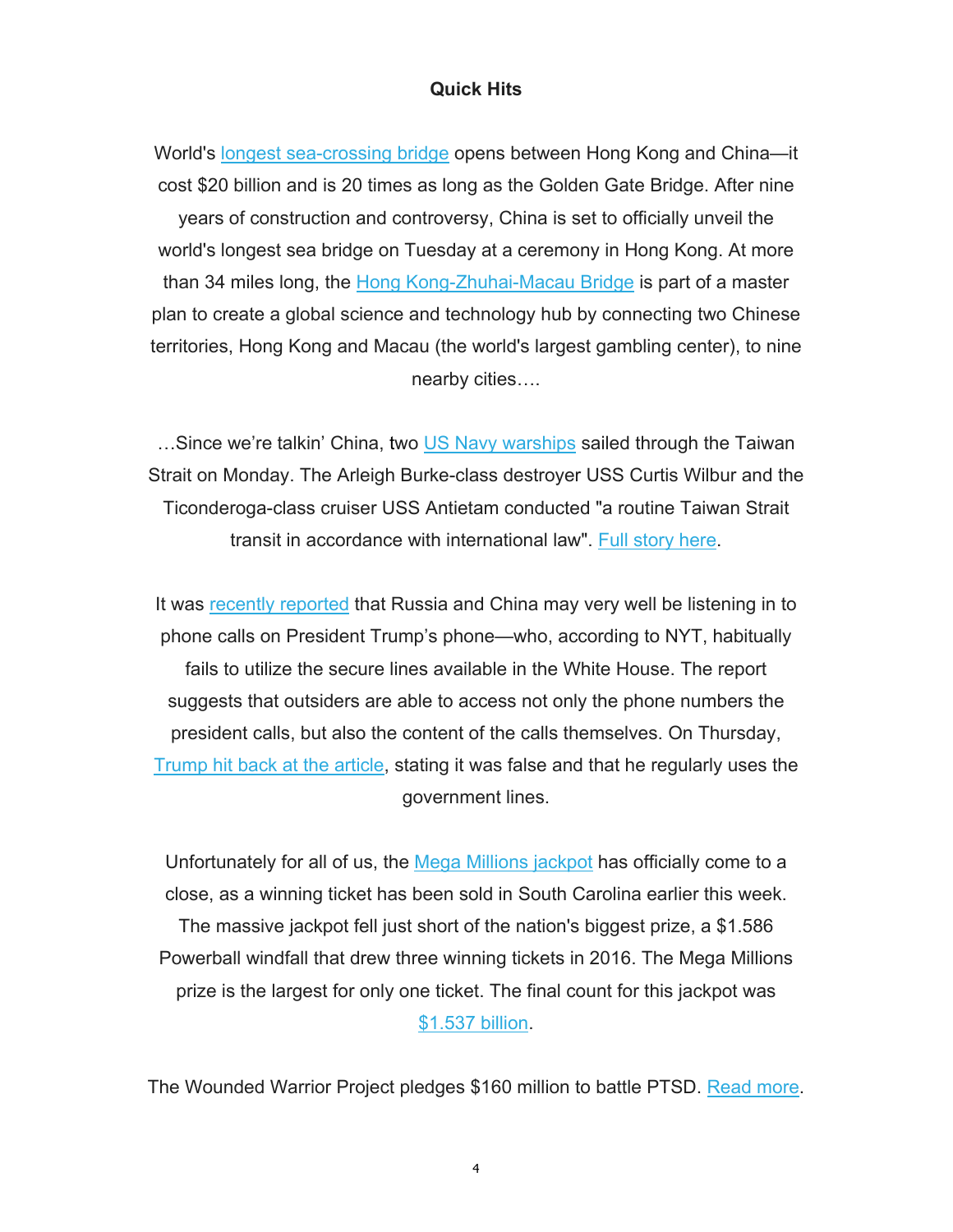To contribute or donate to WWP, click here.

## **Look Ahead**

### *Monday, October 29*

8:00am: Vision federal market forecast conference, day 1 3111 Fairview Park Drive, Falls Church, VA 22042

12:30pm: Council on Foreign Relations discussion on foreign policy, midterms

### *Tuesday, October 30*

5:30pm: Conversation with Defense Secretary Jim Mattis about national

defense strategy

2301 Constitution Ave., NW

# *Wednesday, October 31*

9:00am: FAA Commercial Space Transportation Advisory Committee meeting,

Day 1

1200 New Jersey Ave. SE

# *Thursday, November 1*

9:00am: FAA Commercial Space Transportation Advisory Committee meeting,

Day 2

1200 New Jersey Ave. SE

# *Friday, November 2*

9:00am: Brookings Institution panel on military readiness

Brookings Institution, Saul/Zilkha Room, 1775 Massachusetts Avenue NW

11:00am: Stimson Center discussion on post-midterm foreign policy

1211 Connecticut Ave. NW